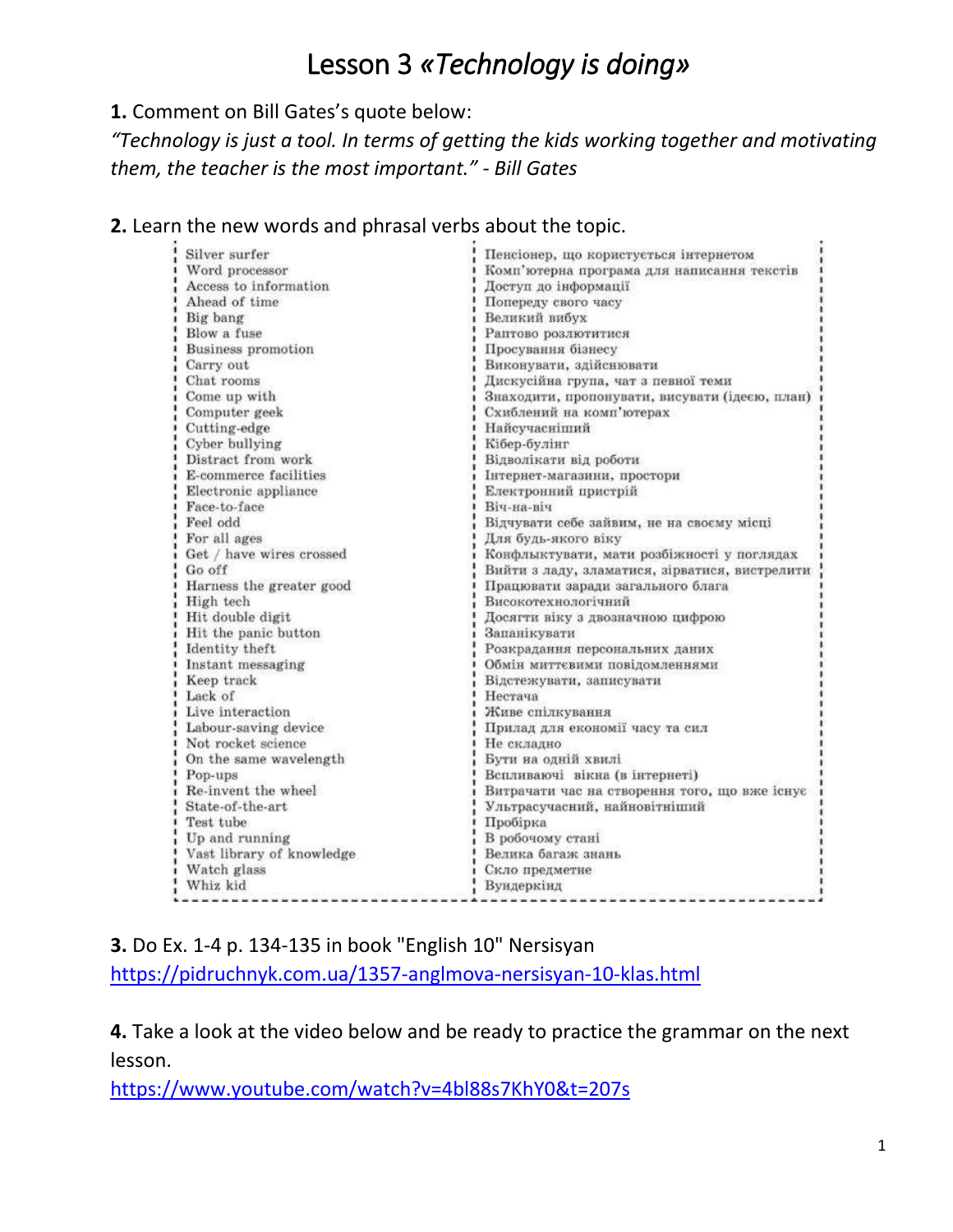## Lesson 4 *«Progress in technology»*

**1.** Choose one of the things below and explain which one you are thinking of not saying its name or any part of its name until your partner guesses what you are talking about. You can start your sentences with.

1) "It's a person who/ whose…" 2) "It's a thing/ machine/ gadget that/ which + verb

3) "It's a place where..." 4) "It's a process when/which..."

remote control / battery recharger / projector / cyberspace / technophobe / spotlight / vending machine / electronics shop / genius / research lab / barcode reader / dishwasher / hairdryer / Imax cinema / science museum / internet cafe / Wi-Fi / user / massage chair / 3D glasses / techie / Bluetooth / clone/ GPS / motion detector / engineer

**2.** Can you describe how your life would be different without the following conveniences? Listen to four people describing how they coped without each and number them in the order you hear about them.

*\_electricity \_vehicles \_hot running water \_food processing*

*[https://drive.google.com/file/d/1nvx7gdag1C\\_G65H7QZJEwuOMVhbFMFtq/view?usp=](https://drive.google.com/file/d/1nvx7gdag1C_G65H7QZJEwuOMVhbFMFtq/view?usp=drive_web&authuser=0) [drive\\_web&authuser=0](https://drive.google.com/file/d/1nvx7gdag1C_G65H7QZJEwuOMVhbFMFtq/view?usp=drive_web&authuser=0)*

**3.** Right now I want you to review the grammar material about *relative pronouns*. The rule below